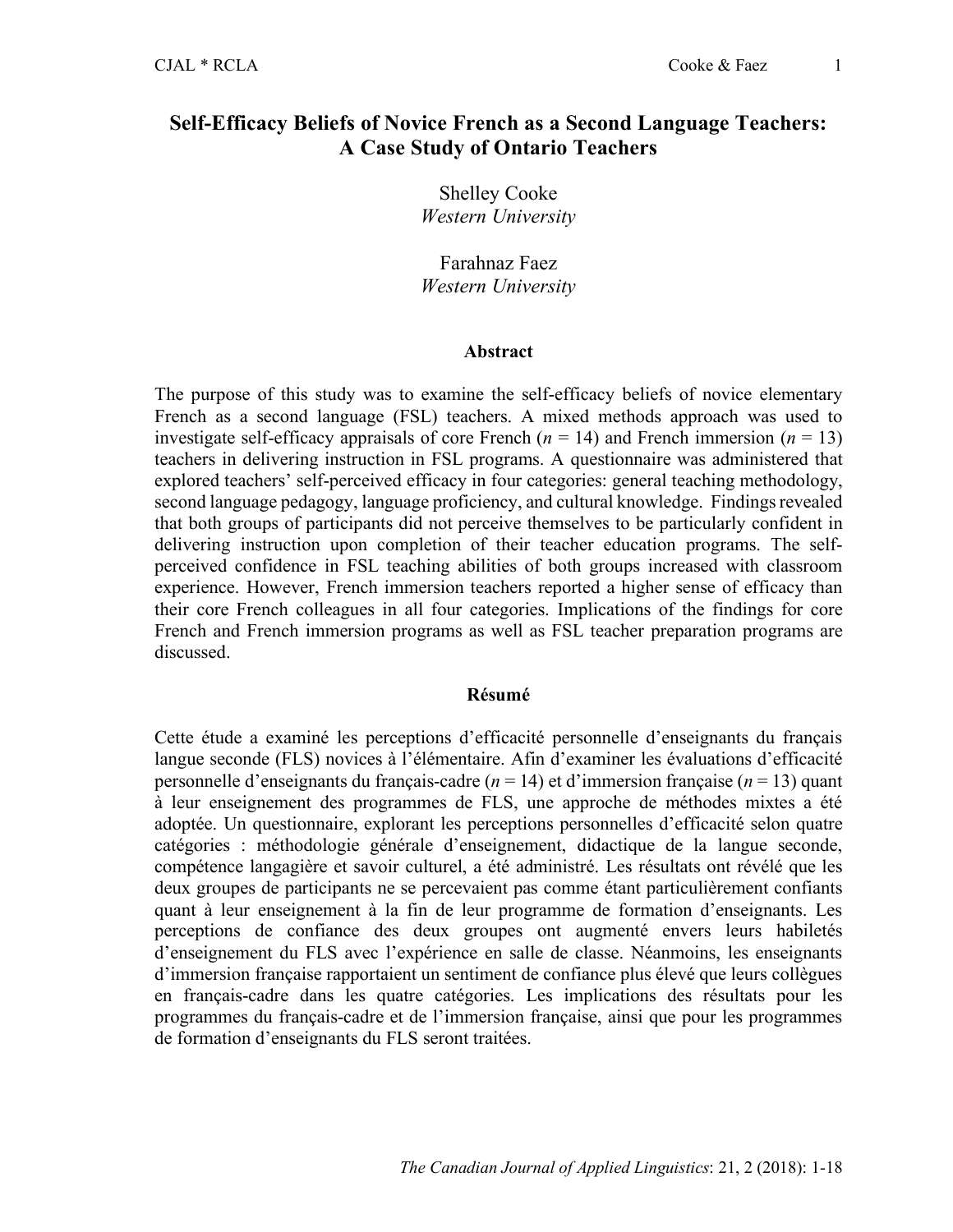### **Self-Efficacy Beliefs of Novice French as a Second Language Teachers: A Case Study of Ontario Teachers**

#### **Introduction**

In order to be successful in the classroom, teachers require more than just knowledge of content and pedagogy (Knoblauch & Woolfolk Hoy, 2008). A strong sense of efficacy—"one's belief in his or her capability to organize and execute courses of action required to successfully accomplish a specific teaching task in a particular context" (Tschannen-Moran, Woolfolk Hoy, & Hoy, 1998, p. 233)—appears to be one of the most important qualities of effective teachers (Henson, 2001). Teachers' beliefs regarding their capabilities in the classroom have been shown to have a notable impact on the entire educational process. These views influence teachers' instructional practices (Gibson & Dembo, 1984); their classroom behaviour (Tschannen-Moran et al., 1998); and the classroom environment they create (Bandura, 1997). Teacher efficacy is also linked to students' achievement (Ross, 1998; Swanson, 2014) and motivation (Tschannen-Moran et al., 1998). Swanson (2010) reported that teacher efficacy is further linked to teachers' decisions to remain in or leave the profession, a significant finding given the shortage of French as a second language (FSL) teachers in Canada, the context of this study. Equally important is the fact that the highest attrition rate is among language teachers in their first 5 years on the job (Swanson, 2010, 2012, 2014).

Officially, Canada is a bilingual country but a relatively small percentage of its residents are proficient in both English and French, and levels of French language proficiency, in particular, are not satisfactory (Statistics Canada, 2011). The number of people who reported being able to conduct a conversation in both languages in 2011 was only 17.5% of the population (Statistics Canada, 2011). The Government of Canada has launched a number of initiatives outlining a commitment to improve second language (L2) programs in schools and to provide provinces and territories with financial support to recruit L2 specialists and increase the number of qualified teachers (Government of Canada, 2003, 2008, 2013). The *Roadmap for Canada's Official Languages 2013-2018* reaffirmed a renewed commitment to strengthen Canada's official languages across the country. However*,* in 2014, a report based on a 2013 study of French L2 programs in Canada showed that there continued to be a shortage of teachers who specialized in teaching FSL, despite the government's efforts (Standing Committee on Official Languages, 2014). Salvatori (2009) reported that the shortage of FSL teachers affects the quality of education and sometimes results in hiring teachers who do not have adequate language skills or do not know how to teach an L2. In light of the changing landscape, it is important to understand FSL teachers' perceptions of their confidence in their ability to deliver instruction in their classrooms.

#### **Core French and French Immersion Programs in Canada**

In Canada, education is the responsibility of individual provinces and territories, and FSL programs vary across these jurisdictions. In Ontario, the context of this study, FSL is generally offered through three programs: core French (CF), a mandatory program in which most students are taught French as a subject for one period a day (i.e., 20-40) minutes) starting in Grade 4; French immersion (FI), an optional early immersion program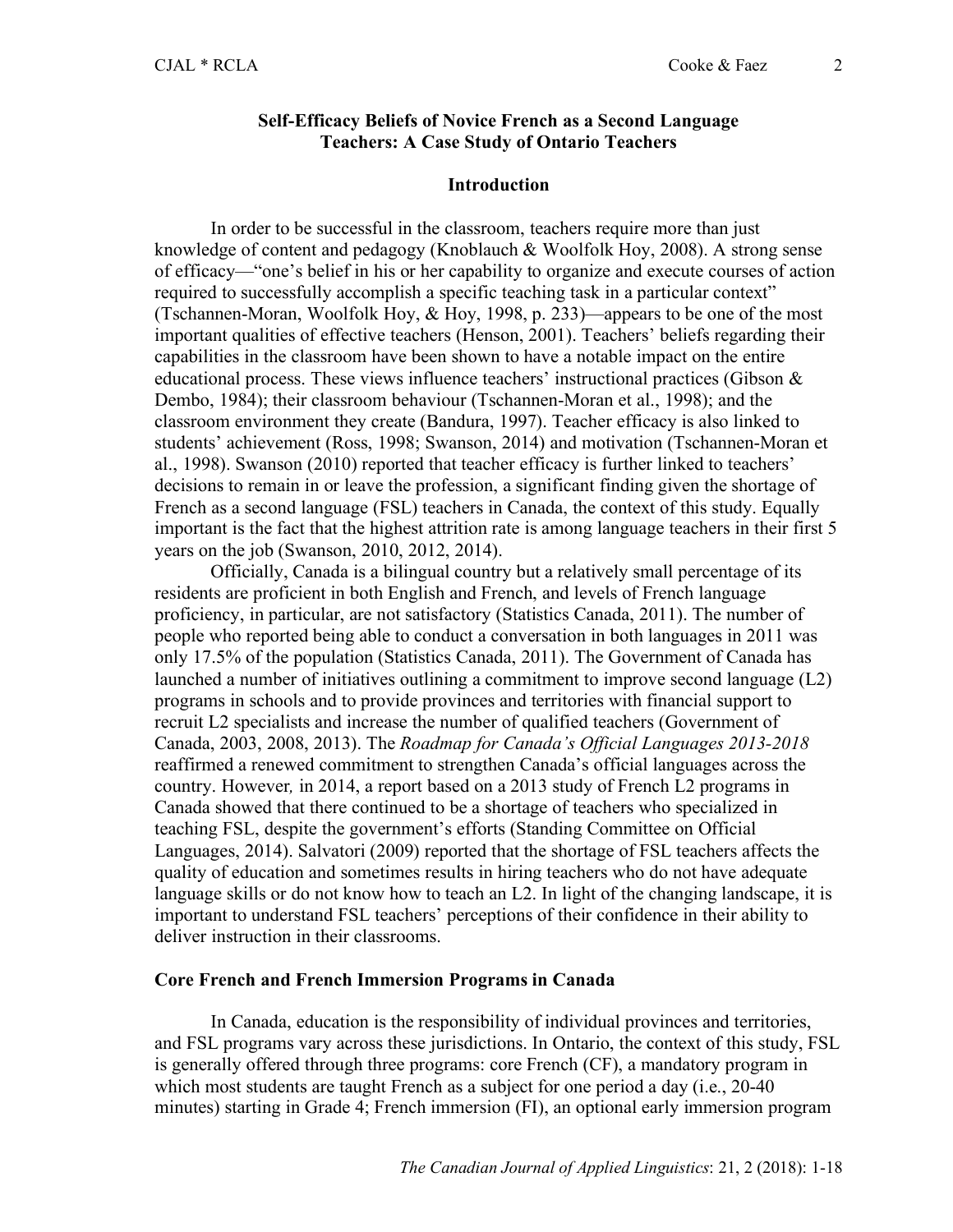in which French is not only taught as a subject, but also serves as the language of instruction in other subjects (i.e., math, science); and Extended French (EF), an optional late immersion program in which French is the language of instruction for one or two foundation subjects in addition to French as a subject.

Throughout the past two decades, an important educational goal for the Government of Canada was to double the number of Canadian secondary school graduates with a functional level of bilingualism in their second official language by the year 2013 (Government of Canada, 2003). Meeting the federal government's goal has proved challenging given that the study of French in schools, particularly within the CF program, is often marginalized (Lapkin, Mady, & Arnott, 2009). Teachers of CF often feel that their subject is not taken seriously and is viewed as less important than other subjects, not only by principals, colleagues, and parents, but also by students (E. Richards, 2002). Anecdotal evidence suggests that these attitudes often contribute to negative behaviour on the part of CF students and a blatant disregard for not only the subject itself, but also the teacher. Mollica, Philips, and Smith (2005) reported that many CF teachers believe they are viewed merely as preparation time for other teachers in the school, and they feel isolated and unimportant. Additionally, and perhaps even more significant, is the fact that many of these teachers do not have dedicated FSL classrooms (Lapkin, MacFarlane, & Vandergrift, 2006; Mollica, et al., 2005, E. Richards, 2002), which forces them to rely on carts to transport their materials from room to room. Mollica et al. (2005) maintained that the absence of a classroom is a striking indication of the position the CF program holds within school boards and in the estimation of administrators. In a Canada-wide survey of the challenges facing FSL teachers, Lapkin et al. (2006) reported that the majority of participants deemed commercial resources to be poor or adequate and that more than 40% claimed that they did not have a classroom.

#### **Novice Teachers**

The early years of teaching are a critical time for teachers. Woolfolk Hoy (2000) reported that although teachers' sense of efficacy increased during preservice teacher education, it decreased with experience as a teacher. Teachers form their efficacy beliefs in their early years (Bandura, 1997) and either enhance these beliefs during this time or leave the profession (Tschannen-Moran & Woolfolk Hoy, 2001). Unlike most professions, novice teachers have as much responsibility as their more experienced colleagues (Fantilli & McDougall, 2009; Tait, 2008) and given their inexperience, they face many new challenges. Studies targeting the challenges encountered by beginning teachers (e.g., Fantilli & McDougall, 2009; McIntyre, 2003) have reported that new teachers expressed a desire for teacher education programs to better prepare them for what was required in their roles.

In 2003, as part of a *Transition to Teaching* study conducted by the Ontario College of Teachers, new teachers expressed unhappiness with their teaching assignments, reporting often getting the most difficult assignments or those for which they did not have the necessary training or resources (McIntyre, 2003). Beginning teachers identified mentoring as a priority, and expressed the need for help, advice, and time from experienced teachers. Fantilli and McDougall (2009) found that new teachers in Ontario faced numerous challenges, including lack of access to classroom resources, classroom management, and difficulties in planning. Additionally, participants in the study often felt anxious due to the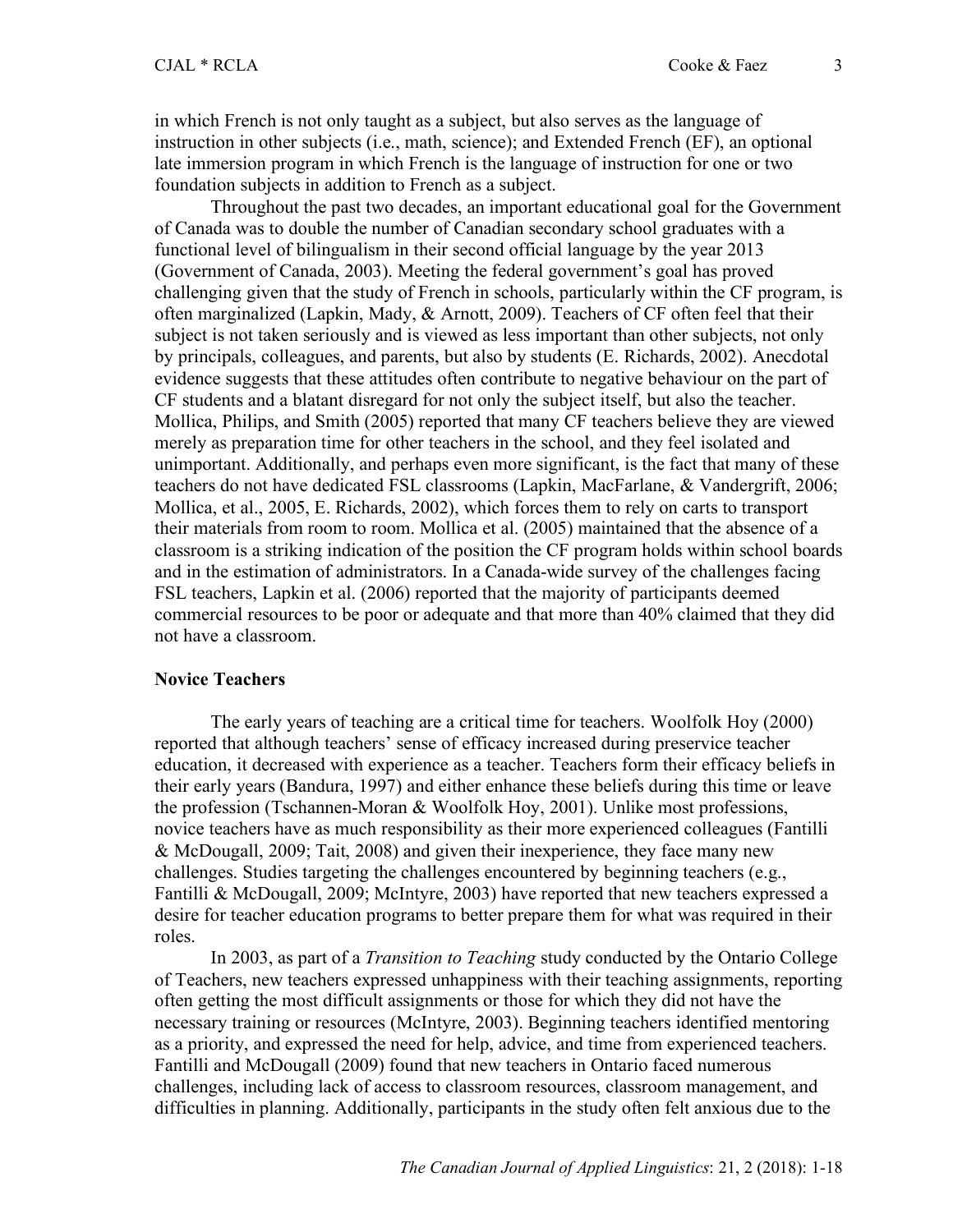absence of an experienced mentor and the need to constantly seek guidance from colleagues.

Given the significance of the early years of teaching, several studies have looked at the experiences and challenges of teachers in their beginning years (e.g., Farrell, 2003; Romano, 2008). However, while the issue of how prepared and confident teachers feel in their early years has received some attention in general school-based education (e.g., Fantilli & McDougall, 2009; McIntyre, 2003; Meister & Jenks, 2000; Romano, 2008), in teaching in diverse multilingual classrooms (Faez, 2012; Siwatu, 2007), and in the adult English as a second language (ESL) context (Faez & Valeo, 2012), little is known about the transition of novice FSL teachers from preservice to in-service and their self-efficacy beliefs.

#### **Knowledge and Skills of an Effective L2 Teacher**

One of the greatest challenges facing teachers at the start of their careers is the need to be proficient in all knowledge and skills from the moment they enter the classroom (Kealy, 2010). However, conceptualizing teacher knowledge is not an easy task and in spite of the importance of understanding what teachers need to know in order to be effective in their roles, little information exists in both general teacher education and language teacher education. The task of conceptualizing L2 teacher knowledge is even more complex since language becomes both the subject of study and the medium of instruction. However, in spite of the complexity and because of its significance, attempts have been made to outline what constitutes L2 teacher knowledge.

Lafayette (1993) proposed that L2 teacher education must consist of three domains of knowledge: language proficiency, civilization and culture, and language analysis. J. C. Richards (1998) offered six domains for the knowledge base of language teachers, which included theories of teaching, teaching skills, communication skills and language proficiency, subject matter knowledge, pedagogical reasoning and decision making, and contextual knowledge. In their seminal article on reconceptualizing the L2 teacher knowledgebase, Freeman and Johnson (1998) acknowledged that "teachers are not empty vessels waiting to be filled with theoretical and practical knowledge" (p. 401). They emphasized the role of the teacher learner, social context, and the pedagogical process in which teachers actively try to make decisions. J. C. Richards (2010) outlined 10 aspects of teacher knowledge, including language proficiency, content knowledge, teaching skills, and contextual knowledge. Freeman (2016) noted the difference between "born expertise" (p. 43), referring to native speakers who have gained expertise because of socialization into the language, and "made over time" (p. 45), an expertise that non-native-speaking teachers have accumulated over time and learned from teacher education programs and teaching experience.

Also important to note is that there are no widely acceptable criteria for distinguishing expert teachers (Tsui, 2009). Teaching is a situated activity (Johnson, 2006, 2009) and conceptions of teacher expertise vary in different contexts and cultures (Tsui, 2003, 2009). Therefore, given the complexity of conceptualizing L2 teacher knowledge, it is not surprising that there is little agreement as to what L2 teachers need to know in order to be effective in the classroom (Freeman & Johnson, 1998; Johnson, 2006, 2009). With the acknowledgement that teacher knowledge is context-specific, and emphasizing an understanding of the FSL context in Canada, Salvatori and MacFarlane (2009) identified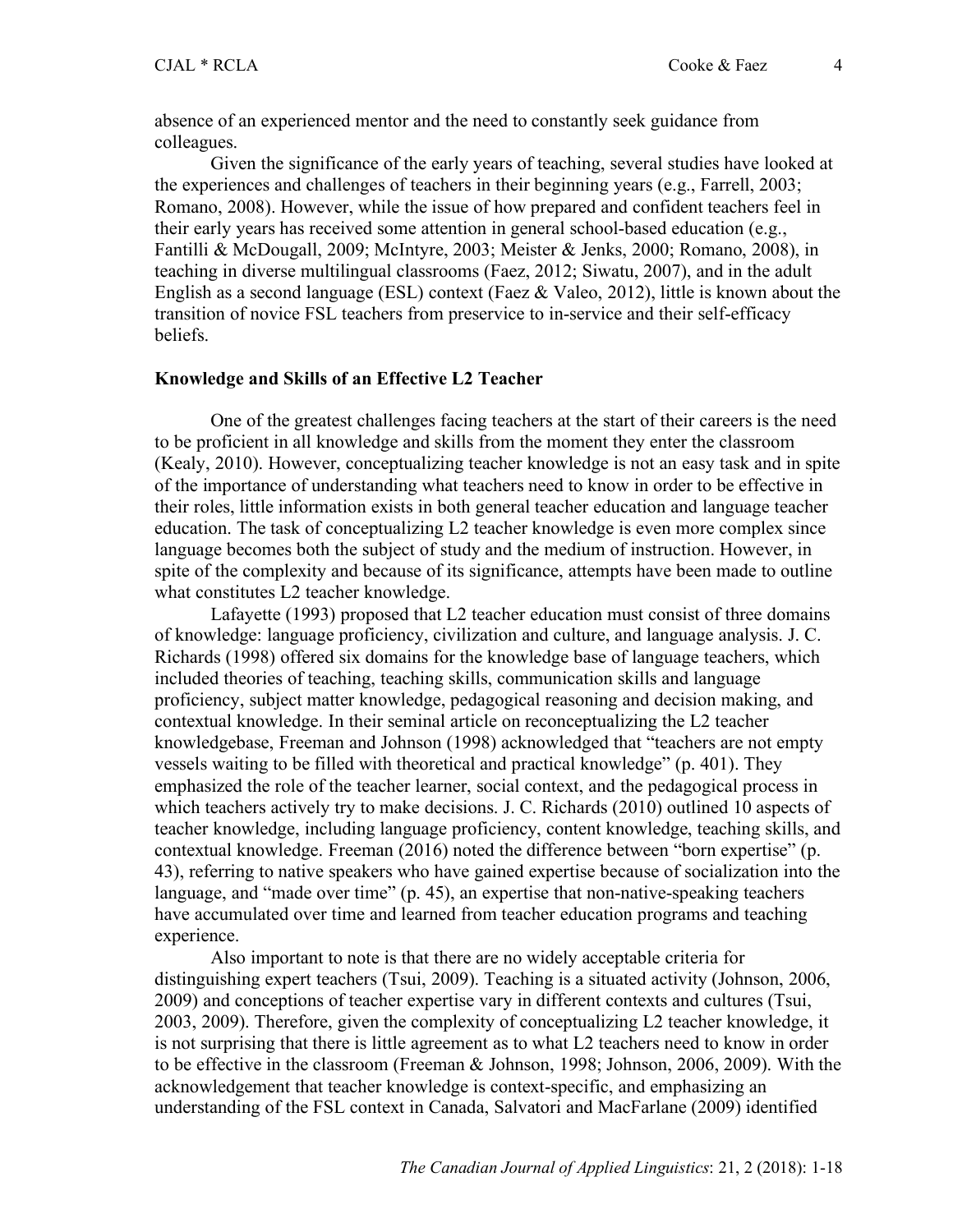the knowledge, skills, and experiences needed to be an effective FSL teacher in the Canadian context under four categories: general teaching methodology, L2 pedagogy, language proficiency, and cultural knowledge. The general teaching methodology category refers to the skills and knowledge that are required for effective teaching in general. The L2 teaching pedagogy category describes the knowledge and skills associated with the teaching of FSL itself. The language proficiency category relates to the knowledge and skills associated with fluency in the target language. And, finally, the cultural knowledge category refers to the understanding and appreciation of the target language culture and the benefits of linguistic duality within Canada. This study draws on Salvatori and MacFarlane's framework as the context of the study is FSL in Canada.

#### **Conceptual Framework**

Grounded in Bandura's (1977) social cognitive theory, self-efficacy is described as individuals' beliefs about their capabilities to successfully carry out a particular course of action. According to Bandura (1997), beliefs of self-efficacy are based on four sources: mastery experiences, vicarious learning, verbal persuasion, and physiological and emotional responses. Mastery experiences or performance accomplishments are built on personal achievements. If an individual believes that a performance has been successful, that information affects one's efficacy beliefs. Mastery experiences are especially important for novice teachers. Once a novice teacher has collected a variety of mastery experiences, self-efficacy beliefs become more established and once established, these beliefs are resistant to change (Bandura, 1997). The second source, vicarious learning, involves an activity modeled by someone else (Bandura, 1977). When the observer closely identifies with the model, and the model performs well, the observer's self-efficacy beliefs are heightened (Tschannen-Moran & Woolfolk Hoy, 2007). Verbal persuasion relates to verbal interactions with others, such as encouragement or oral feedback. When individuals, such as administrators and colleagues, offer positive reinforcement regarding one's actions, one may believe that the performances have been successful (Tschannen-Moran & Woolfolk Hoy, 2007). The fourth source, physiological responses, is the level of satisfaction one experiences in certain situations. For example, the pleasure a teacher feels from teaching an effective lesson may increase sense of efficacy, while increased heart rate or sweating attributed to the activity of teaching may lower teacher self-efficacy beliefs (Tschannen-Moran et al., 1998).

With regard to L2 teaching and learning, much of self-efficacy research, although scant, has involved English as a foreign language (EFL) teachers (e.g., Chacón, 2005; Eslami & Fatahi, 2008); L2 teachers in teacher education programs (e.g., Atay, 2007; Kissau & Algozzine, 2014); and novice ESL teachers (e.g., Faez & Valeo, 2012). Swanson (2010, 2012, 2014) focused on L2/foreign language teaching in North America and developed a scale that he used to measure foreign language teacher efficacy to teach English, French, and Spanish. There is a paucity of studies focusing on teachers' sense of efficacy in the Canadian FSL context. Given the alarming shortage and attrition rate of novice FSL teachers across Canada, more research is clearly warranted. Teachers' selfefficacy beliefs, as discussed, are linked to student motivation and achievement (Swanson, 2014; Tschannen-Moran et al., 1998). Hence, exploring novice FSL teachers' efficacy beliefs has significant implications for teacher educators, professional development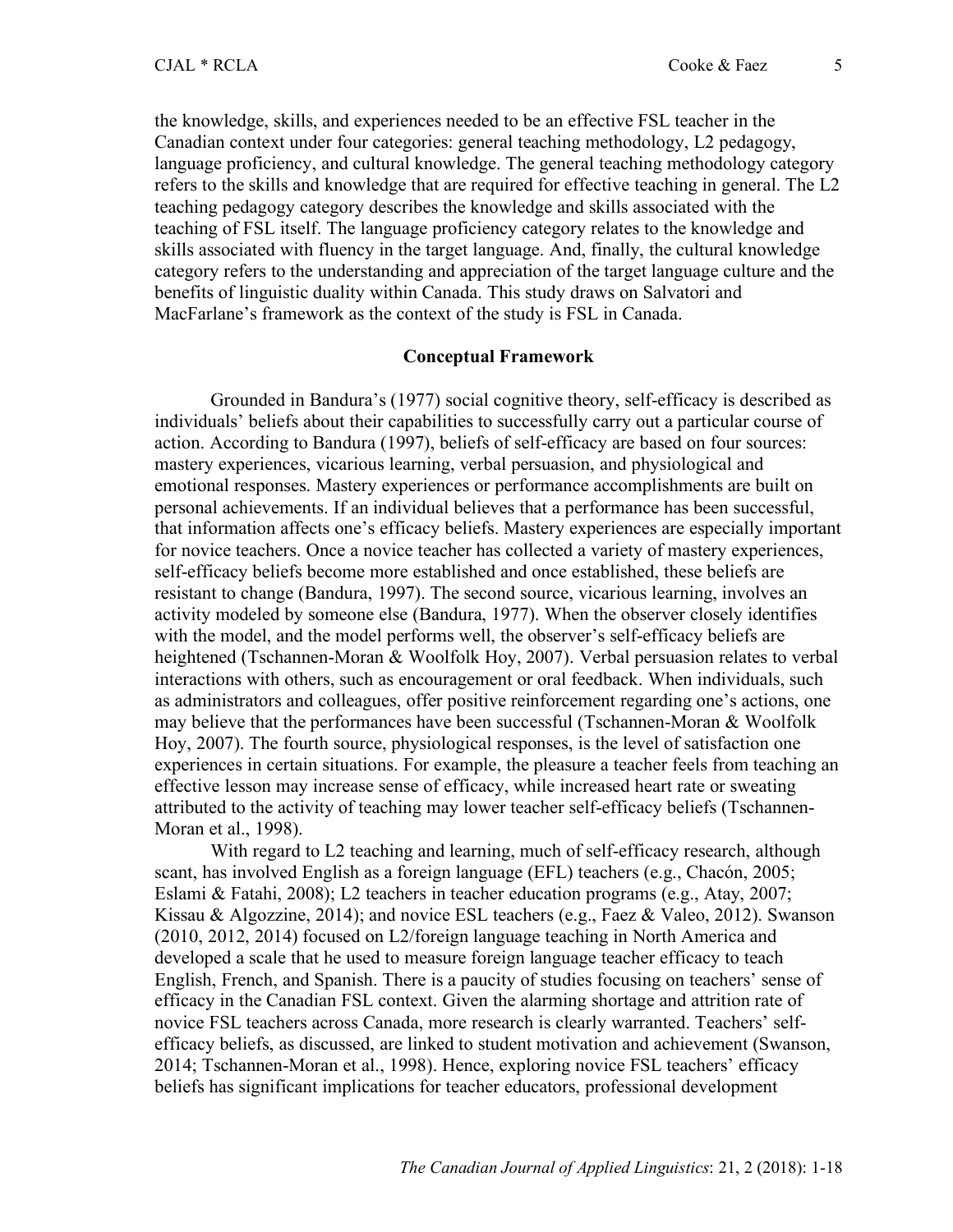programs, and educational institutions committed to preparing confident and highly qualified FSL teachers.

#### **Research Questions**

The purpose of this study was to examine the self-efficacy beliefs of novice elementary FSL teachers. The questions that guided this study include the following:

- 1. What are the differences in the self-efficacy appraisals of novice teachers upon graduation from their teacher education programs compared to their self-efficacy appraisals at the time of study?
- 2. What are the differences in the self-efficacy appraisals of novice teachers in teaching core French (CF) compared to those who teach French immersion (FI)?

#### **Methods**

The study was conducted in two phases and a mixed methods design was used. Survey data were first collected from novice CF and FI teachers in three school boards in Ontario. An online questionnaire was developed and distributed to participants in order to measure teachers' self-efficacy appraisals in areas related to delivering FSL instruction. The second phase was conducted as an exploratory follow-up to uncover factors that participants reported as contributing to their self-efficacy beliefs. Only the survey findings are reported in this article.

#### **Instruments**

The questionnaire was developed using SurveyMonkey, an online survey tool, and contained two parts: (a) Academic and Demographic section and (b) Teacher Efficacy questionnaire. The Academic and Demographic section began with two items regarding the overall self-perceived feelings of efficacy as a novice elementary FSL teacher. Using a 10 point Likert scale [1 (*not at all confident*) to 10 (*highly confident*)], participants were asked to indicate how confident they felt as FSL teachers upon completion of their respective teacher education programs, as well as their self-perceived confidence at the time of the study. Each item provided the participants the opportunity to specify any factors they believed contributed to their feelings. The intention was to: (a) determine whether there was an increase or decrease in their self-efficacy appraisals from the time participants completed their teacher education programs to the time of the study, (b) identify any factors that had contributed to these feelings, (c) identify common themes, and (d) compare the CF and FI teachers' responses. This section was followed by 13 items addressing the academic and demographic backgrounds of the participants and consisted of structured items, allowing respondents to choose from provided options. This portion of the questionnaire was designed to elicit information about the participants such as their age; gender; academic background; FSL qualifications; current year of teaching; current teaching assignment (i.e., grade levels, FSL program); and dominant language.

The second section, the Teacher Efficacy questionnaire, consisted of items measuring teachers' self-efficacy in an FSL classroom. A number of documents were examined in designing this questionnaire including Tschannen-Moran and Woolfolk Hoy's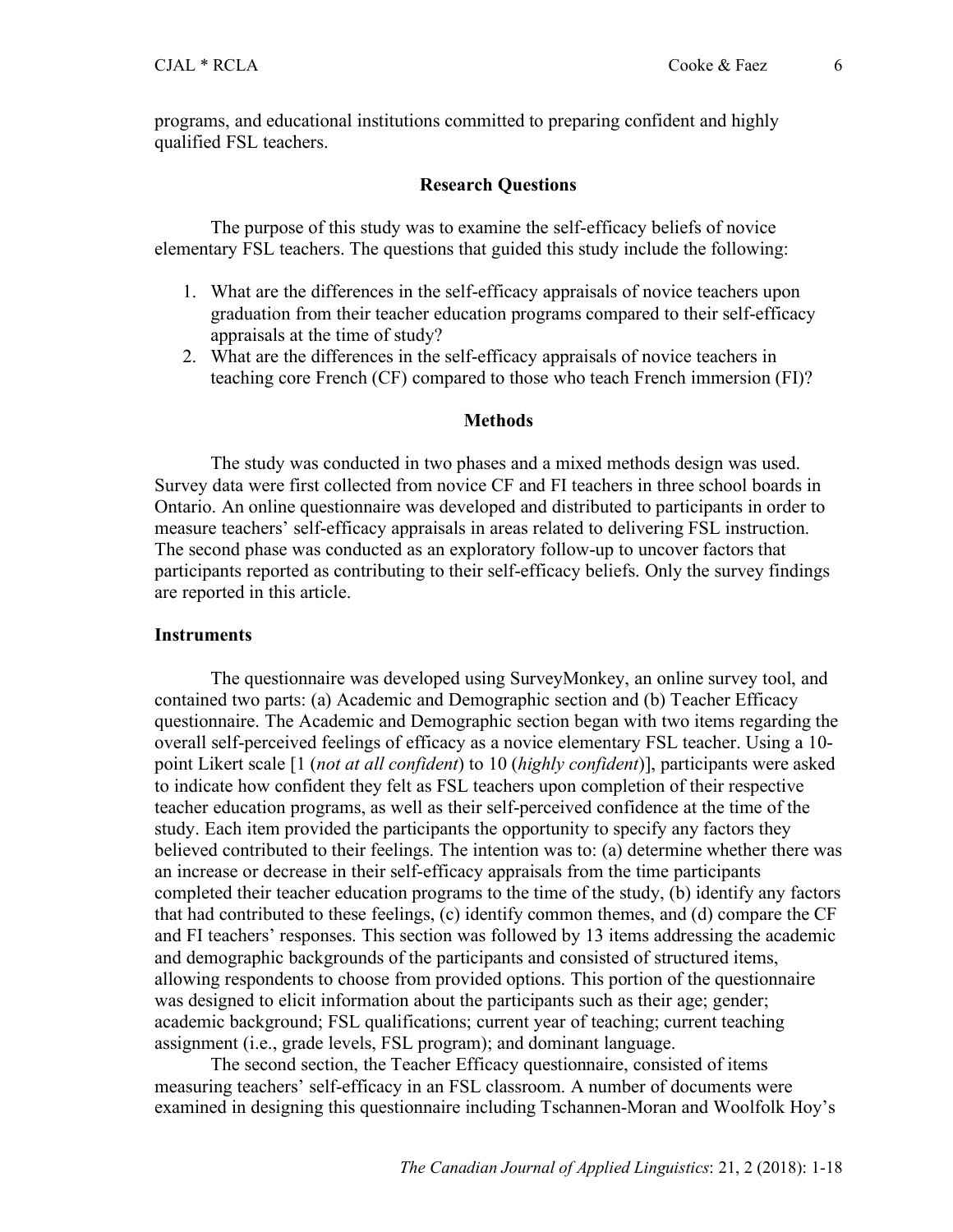(2001) *Teacher Sense of Efficacy Scale* (TSES) and Faez and Valeo's (2012) *Teacher Preparedness and Efficacy Questionnaire*. The TSES was designed to measure general teacher efficacy and Faez and Valeo's (2012) questionnaire was designed to measure teachers' self-perceived preparedness and efficacy to teach in adult ESL classrooms in Ontario. It was important to design the questionnaire for this study based on the knowledge and skills required for teaching in FSL classrooms in the Canadian context. Salvatori and MacFarlane's *Profile and Pathways* (2009) outline of pedagogical, linguistic, and cultural competencies for effective FSL teachers was drawn from to create the questionnaire items. As previously noted, Salvatori and MacFarlane outlined four areas of competency required for effective FSL instruction in Canada: general teaching methodology, L2 pedagogy, language proficiency, and cultural knowledge. All aspects relating to teachers' competency in these areas were turned into statements that allowed teachers to rate their confidence in implementing these areas of competency in the classroom. The questionnaire included a total of 24 items: eight items in general teaching methodology, eight items in L2 pedagogy, five items in language proficiency, and three items in cultural knowledge. The questionnaire is presented in the findings section.

### **Participants**

All participants were elementary (Grades 1-8) CF or FI teachers in their first 3 years of teaching, and were part-time or full-time permanent teachers  $(n = 28)$ . Based on the information obtained, 21 participants were female and seven were male, which is consistent with the general teaching population in Canada (Jamieson, 2007). Eight participants indicated that they were in their first year of teaching, seven participants were in their second year of teaching, 12 participants reported being in their third year of teaching, and one participant failed to indicate this information. Twenty-one participants identified English as their dominant language with one identifying equal facility with the German language. Five identified French as their dominant language, and two indicated that they were equally comfortable with both French and English. Of the 28 participants, 14 were CF teachers, and 13 taught FI. Twenty participants had completed a teacher education program in Ontario. Five indicated they had completed their teacher education outside of Canada (Australia or the United States), and three had completed their program in Quebec. Of the 28 teacher participants, only six gained FSL teacher qualifications as part of their teacher education program. Twenty-two of the 28 participants obtained FSL qualifications after completion of their teacher education program in the form of additional qualification (AQ). Important to note is that AQ courses do not typically include opportunities for practical classroom experience.

#### **Data Analysis**

The first stage of data analysis included calculating descriptive statistics (e.g., frequencies, means, and standard deviations) for self-perceived feelings of efficacy in carrying out specific tasks in each of the following four categories: general teaching methodology (eight items), L2 pedagogy (eight items), language proficiency (five items), and cultural knowledge (three items). Additionally, Cronbach's alphas were computed to determine the reliabilities of each of the four subscales and the total scale (24 items). The alpha coefficients of the four subscales were 0.93, 0.95, 0.78, and 0.82, respectively. The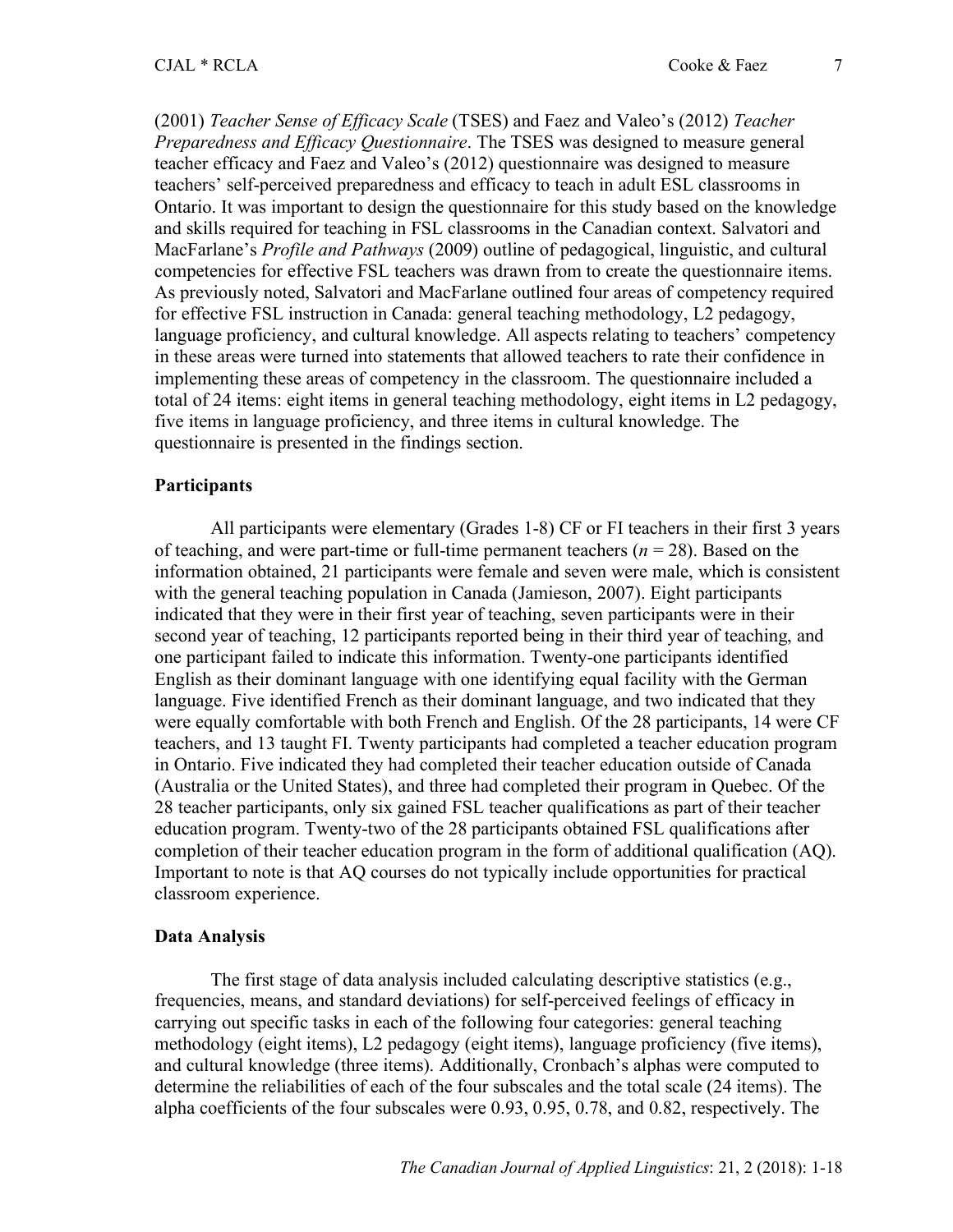alpha coefficient of the total scale was 0.96, suggesting that the scale has high reliability to measure teachers' self-perceived efficacy (Muijs, 2011). With respect to the Academic and Demographic section of the questionnaire, each participant's relevant demographic information was coded and transferred into two documents for comparison between CF and FI teachers, along with the perceived levels of efficacy upon completion of a teacher education program and at the time of the study.

### **Findings**

In this section, the findings of the study are reported. First, the differences in the self-efficacy appraisals of novice teachers upon graduation from their teacher education programs and at the time of study are reported (Research Question 1). Next, the selfefficacy appraisals of CF and FI teachers in the areas of (a) general teaching methodology, (b) L2 pedagogy, (c) language proficiency, and (d) cultural knowledge are presented (Research Question 2).

#### **Self-Efficacy Appraisals of Novice Teachers**

The data related to the reported efficacy of CF and FI teachers upon completion of their teacher education programs and at the time of this study are reported in Table 1. Upon completion of their respective teacher education programs, the mean for self-perceived feelings of efficacy in delivering FSL instruction for CF teachers ( $n = 14$ ) was 5.30 (*SD* = 1.90), while FI teachers ( $n = 13$ ) had a mean score of 5.00 ( $SD = 2.30$ ). The data indicated that upon completion of their teacher education programs, CF and FI teachers were similar in their perceived levels of self-efficacy, with a slightly higher sense of efficacy for the CF teachers. It is noteworthy that neither CF nor FI participants perceived themselves to be fully efficacious, with both groups averaging in the middle of the scale. However, when asked to appraise their sense of efficacy at the time of the study, CF teachers had a mean score of  $6.90$  (*SD* = 1.40), and FI teachers a score of  $8.10$  (*SD* = 1.40). The data showed an average increase for CF of 1.60, from 5.30 to 6.90, while FI teachers showed an average increase of 3.10, from 5.00 to 8.10. As the data showed, FI teachers had a larger increase in their perceived sense of efficacy, almost double that of the CF teachers. Teachers of FI perceived an overall higher sense of efficacy at the time of study, averaging 2.20 above the CF teachers.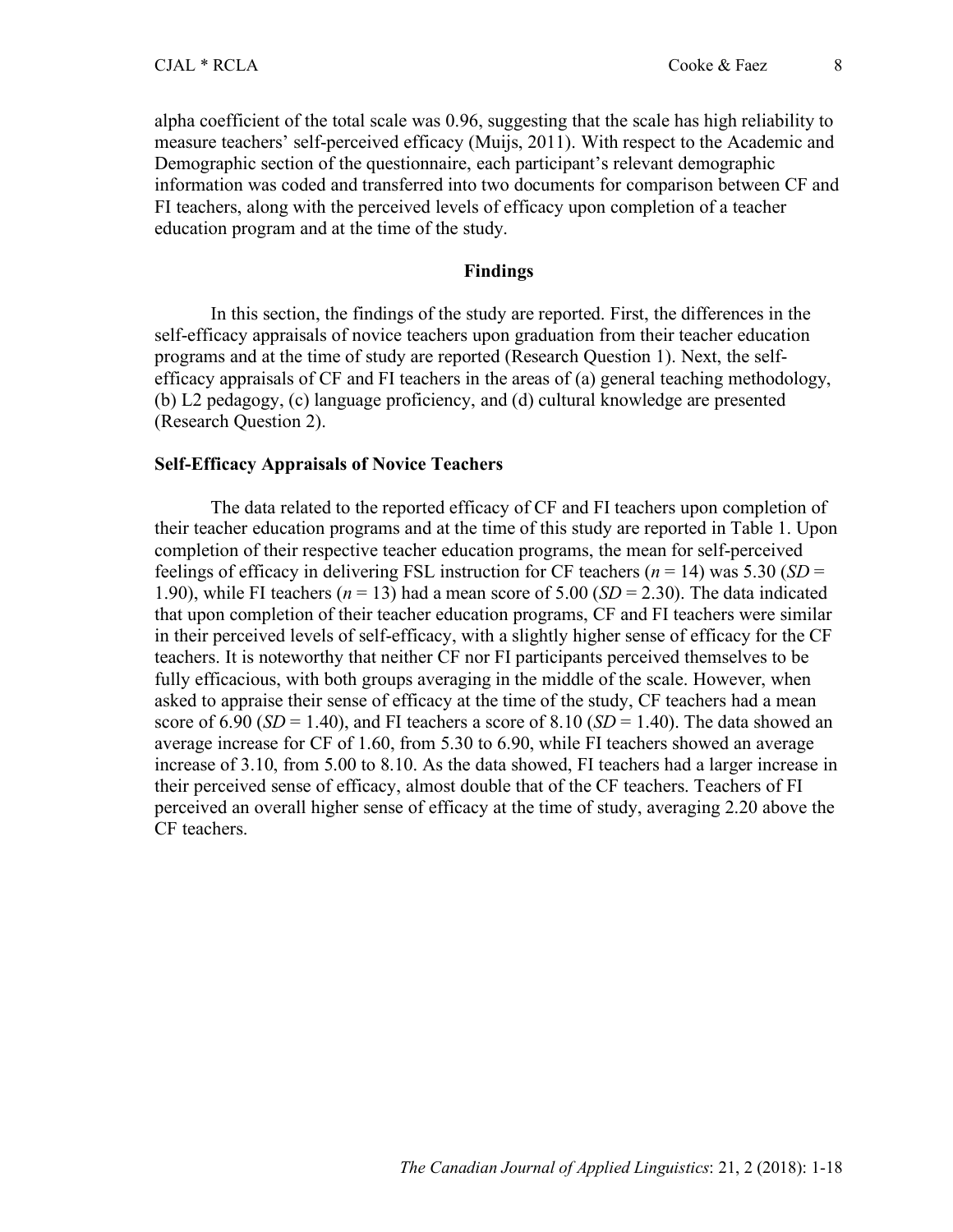| ٠ |  |
|---|--|
|   |  |

*Self-Efficacy Appraisals of Core French (CF) and French Immersion (FI) Teachers Upon Completion of Teacher Education and at the Time of Study*

|                         | $M$ upon<br>completion of<br>teacher<br>education |     | $M$ at time of |     | Average  |
|-------------------------|---------------------------------------------------|-----|----------------|-----|----------|
|                         | program                                           | SD  | study          | SD  | increase |
| All<br>$(n = 28)$       | 5                                                 | 2.2 | 7.5            | 1.5 | $+2.5$   |
| <b>CF</b><br>$(n = 14)$ | 5.3                                               | 1.9 | 6.9            | 1.4 | $+1.6$   |
| FI<br>$(n = 13)$        | 5                                                 | 2.3 | 8.1            | 1.4 | $+3.1$   |
| CF and FI<br>$(n=1)$    | 2                                                 |     | 8              |     | $+6$     |

#### **Self-Efficacy Appraisals of CF and FI Teachers**

**General teaching methodology.** Table 2 shows the data for the category of general teaching methodology. When comparing the self-efficacy beliefs of CF and FI participants in the category of general teaching methodology, analysis of the data showed a higher sense of efficacy for the FI participants, with a mean score of  $7.90$  (*SD* = 0.60), while CF participants had a mean score of  $6.30$  (*SD* = 0.40).

A particular area of high efficacy for FI teachers was classroom management  $(M =$ 8.90,  $SD = 1.00$ ). This was an average of 3.90 over the CF participants' sense of efficacy in this area (see Table 2). Perceived self-efficacy in using a variety of teaching methods and reflecting on teaching was also rated high for FI teachers with a mean score of 8.40 (*SD* = 0.70) and 8.3 (*SD* = 1.10), respectively. In contrast, CF teachers' perceived self-efficacy was relatively low, particularly in classroom management  $(M = 6.00, SD = 1.70)$ ; promoting students' critical and creative thinking  $(M = 5.70, SD = 2.00)$ ; and providing effective feedback to students  $(M = 6.00, SD = 2.20)$ .

9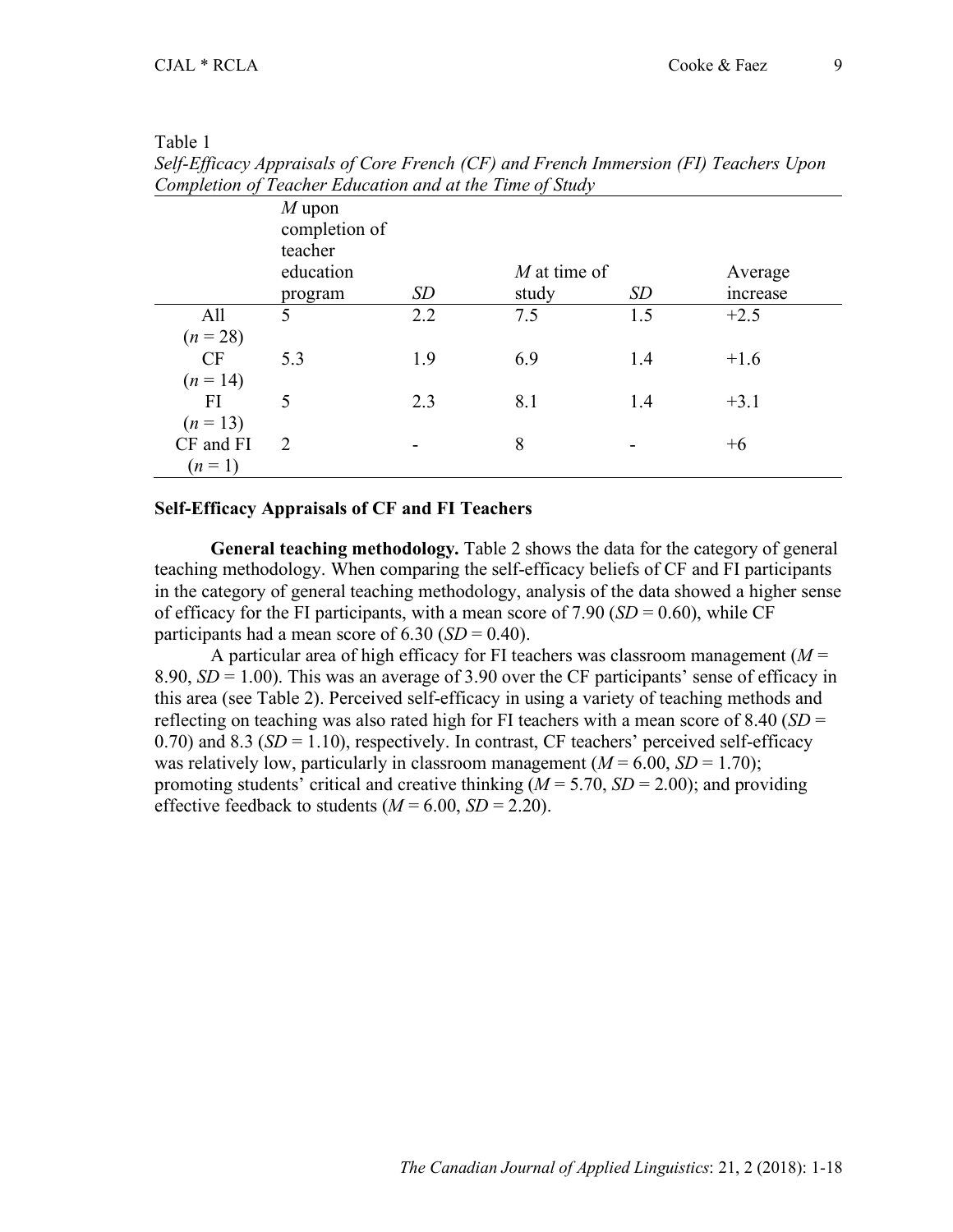*Self-Efficacy Appraisals of Core French (CF) and French Immersion (FI) Teachers in the Category of General Teaching Methodology*

| How confident are you in                                                                                             | $CF (n = 14)$    |                | FI $(n = 13)$    |              |
|----------------------------------------------------------------------------------------------------------------------|------------------|----------------|------------------|--------------|
|                                                                                                                      | $\boldsymbol{M}$ | SD             | $\boldsymbol{M}$ | SD           |
| Using a variety of teaching methods?                                                                                 | 6.5              | 1.7            | 8.4              | 0.7          |
| Differentiating your instruction to meet the<br>needs of your students?                                              | 6.2              | 1.7            | 7.4              | 0.9          |
| Managing your classroom?                                                                                             | 6                | 1.7            | 8.9              | $\mathbf{1}$ |
| Promoting students' critical and creative<br>thinking?                                                               | 5.7              | $\overline{2}$ | 7.5              | 1.3          |
| Developing assessment tools to monitor<br>students' learning?                                                        | 6.5              | 1.8            | 7.9              | $\mathbf{1}$ |
| Using the results of your assessments to monitor $6.6$<br>and report on students' progress and shape<br>instruction? |                  | 1.9            | 7.8              | $\mathbf{1}$ |
| Providing effective feedback to your students to<br>assist them in reflecting on their own progress?                 | 6                | 2.2            | 7.3              | 0.8          |
| Reflecting on your teaching in order to increase<br>its effectiveness and enhance student learning?                  | 6.9              | 2.3            | 8.3              | 1.1          |
| Mean score                                                                                                           | 6.3              | 0.4            | 7.9              | 0.6          |

**L2 pedagogy.** Data analysis regarding L2 pedagogy, displayed in Table 3, revealed that FI participants showed a higher sense of efficacy in this category with a mean score of 7.90 ( $SD = 0.30$ ), while CF teachers had a mean score of  $6.30$  ( $SD = 0.50$ ). Overall, FI participants averaged 1.60 higher than CF teachers.

The FI participants perceived themselves as being quite confident, particularly in areas such as creating a supportive and challenging learning environment ( $M = 8.30$ ,  $SD =$ 0.90); planning lessons that engage students in language learning  $(M = 8.20, SD = 1.00)$ ; and providing activities that support meaningful communication in French  $(M = 8.10, SD =$ 1.20). While CF teachers also perceived themselves as fairly confident in relation to creating a supportive and challenging learning environment ( $M = 7.20$ ,  $SD = 1.50$ ), they scored themselves relatively low in generating and using appropriate resources ( $M = 5.80$ , *SD* = 2.30); keeping up-to-date with current approaches to L2 learning ( $M = 5.80$ , *SD* = 2.30); and planning lessons that reflect theories of L2 acquisition (*M* = 5.90, *SD* = 2.20).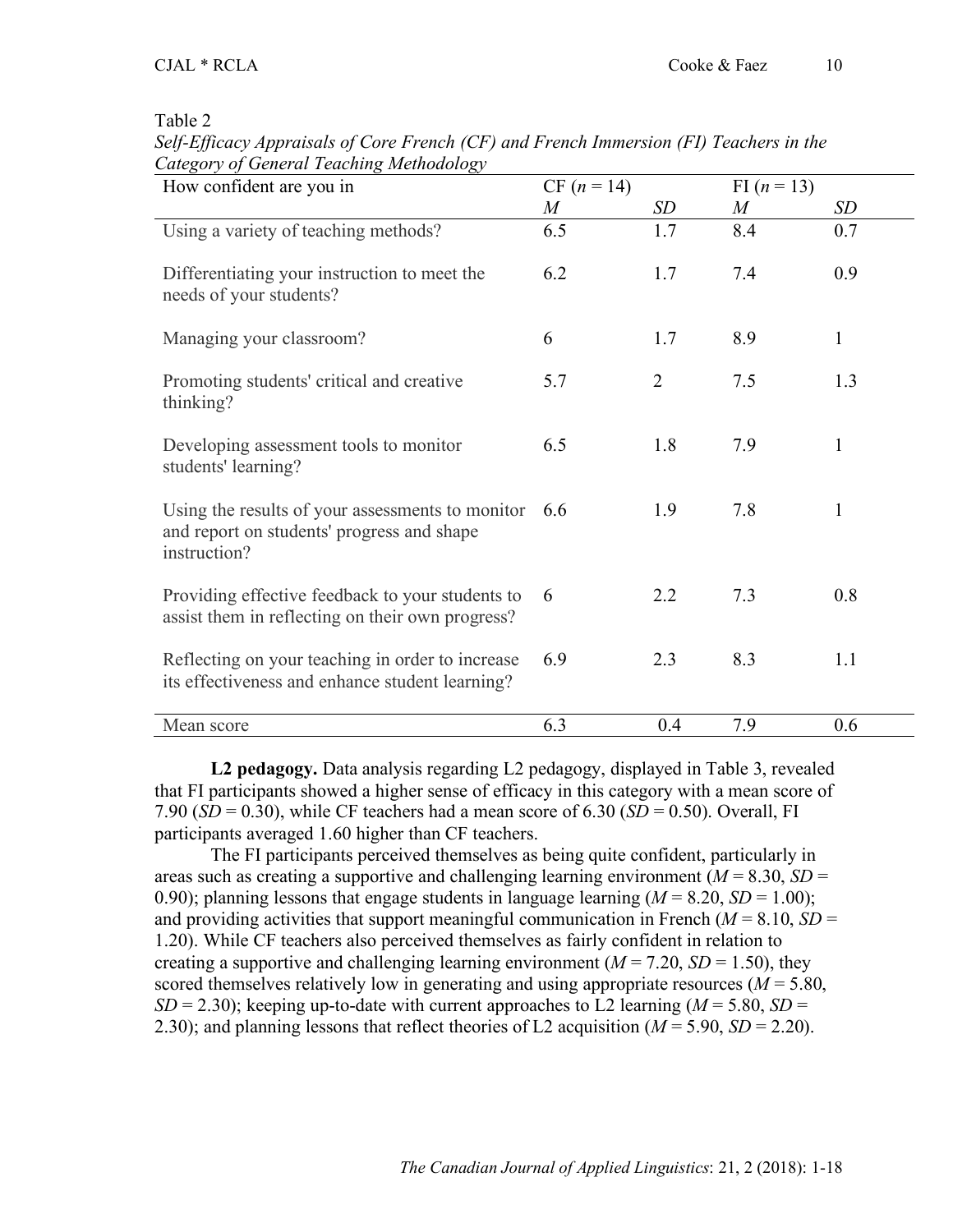*Self-Efficacy Appraisals of Core French (CF) and French Immersion (FI) Teachers in the Category of Second Language Pedagogy*

| How confident are you in                                                                                                                                       | $CF (n = 14)$ |     | FI $(n = 13)$    |           |
|----------------------------------------------------------------------------------------------------------------------------------------------------------------|---------------|-----|------------------|-----------|
|                                                                                                                                                                | $\,M_{\rm}$   | SD  | $\boldsymbol{M}$ | <i>SD</i> |
| Planning lessons that engage students in<br>language learning?                                                                                                 | 6.7           | 1.6 | $\overline{8.2}$ |           |
| Planning lessons that reflect theories of<br>second language acquisition?                                                                                      | 5.9           | 2.2 | 7.4              | 1.2       |
| Keeping up-to-date with and applying current<br>approaches to second language teaching?                                                                        | 5.8           | 2.3 | 7.7              | 1.4       |
| Designing instructional strategies reflecting<br>currently accepted methodologies (including<br>use of technology) appropriate to your<br>instructional goals? | 6.5           | 2.4 | 8                | 0.9       |
| Selecting and adapting appropriate resources<br>to help meet the instructional and linguistic<br>needs of your students?                                       | 6.1           | 2.3 | 7.8              | 1.1       |
| Generating and using appropriate resources to<br>help meet the instructional and linguistic<br>needs of your students?                                         | 5.8           | 2.3 | 8                | 0.8       |
| Providing activities which support<br>meaningful communication in French?                                                                                      | 6.2           | 2.4 | 8.1              | 1.2       |
| Creating a supportive and challenging<br>learning environment?                                                                                                 | 7.2           | 1.5 | 8.3              | 0.9       |
| Mean score                                                                                                                                                     | 6.3           | 0.5 | 7.9              | 0.3       |

**Language proficiency.** In the category of language proficiency, shown in Table 4, FI participants had an overall mean score of  $8.50$  (*SD* = 0.90), while CF teachers had a mean score of  $6.70$  ( $SD = 2.00$ ). This indicated that FI teachers reported having a higher sense of efficacy in their language proficiency, averaging 1.80 above CF teachers.

One area of high self-efficacy for CF teachers was in knowing how the French language works, averaging a score of 8.30 (*SD* = 1.80). However, this score was still lower than that of their FI colleagues, who averaged  $9.20$  (*SD* = 0.90) in this area. Another area of particular interest is in relation to the amount of time spent using French in the classroom. Teachers of CF averaged 6.30 ( $SD = 2.50$ ), which is relatively lower than FI teachers, who had a mean score of 8.90 (*SD* = 1.00). Reaching out to the French community was an area of relatively low reported efficacy for both CF and FI teachers, with a mean score of 3.50  $(SD = 2.60)$  and  $6.90$   $(SD = 2.10)$ , respectively.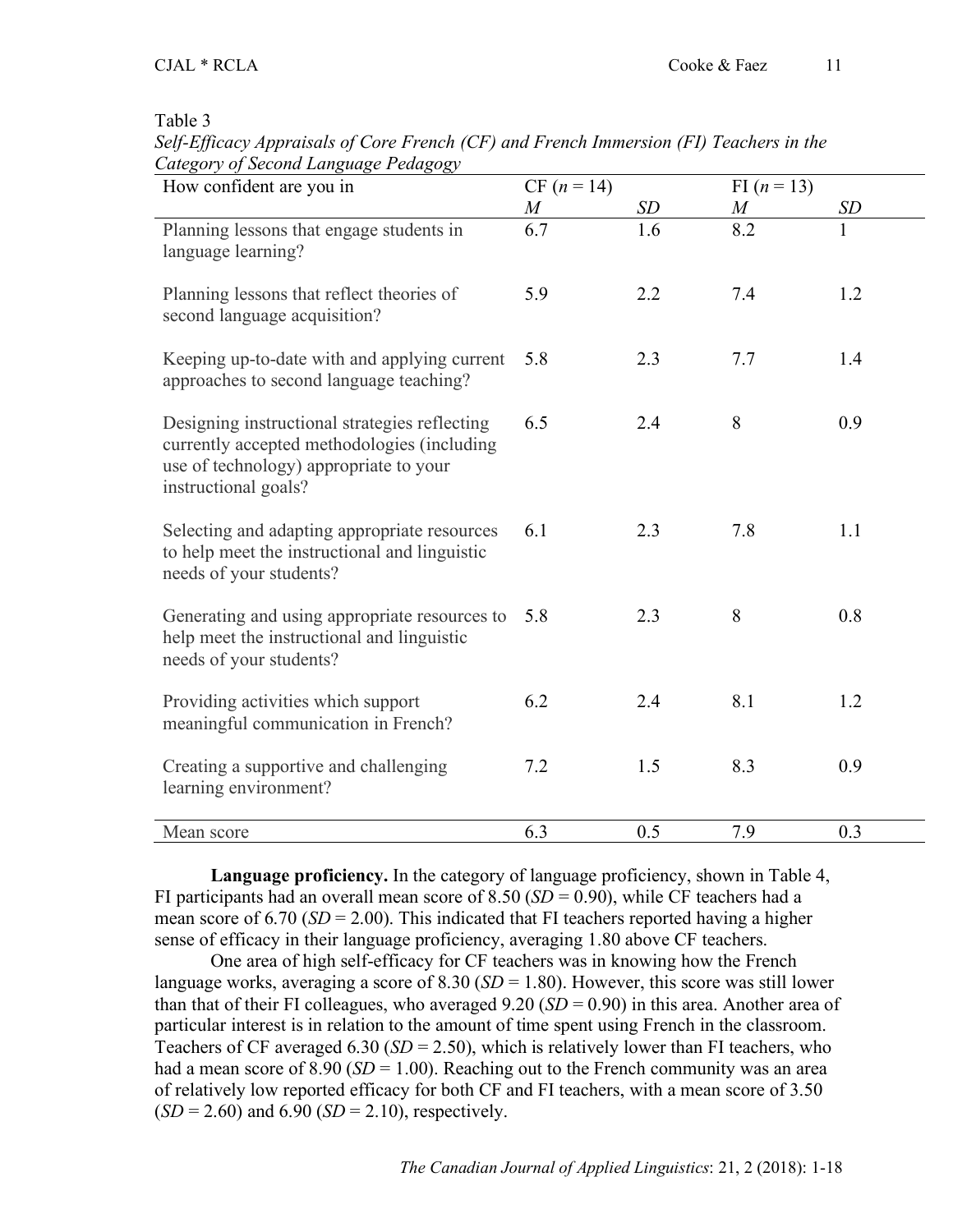*Self-Efficacy Appraisals of Core French (CF) and French Immersion (FI) Teachers in the Category of Language Proficiency*

| Calegory of Language Proficiency                                                              |                |                |                  |     |
|-----------------------------------------------------------------------------------------------|----------------|----------------|------------------|-----|
| How confident are you in                                                                      | $CF (n = 14)$  |                | FI $(n = 13)$    |     |
|                                                                                               | $\overline{M}$ | SD             | $\boldsymbol{M}$ | SD  |
| Using French in the classroom most<br>or all of the time?                                     | 6.3            | 2.5            | 8.9              | 1   |
| Providing a linguistic model for<br>students?                                                 | 7.7            | 1.9            | 8.9              |     |
| Knowing how the French language<br>works ( <i>i.e.</i> , grammar, pronunciation,<br>$etc.$ )? | 8.3            | 1.8            | 9.2              | 0.9 |
| Setting attainable and worthwhile<br>learning goals for your students?                        | 7.9            | 1.4            | 8.8              | 0.7 |
| Reaching out to the French<br>community to enhance your<br>instruction?                       | 3.5            | 2.6            | 6.9              | 2.1 |
| Mean score                                                                                    | 6.7            | $\overline{2}$ | 8.5              | 0.9 |

**Cultural knowledge.** The data in Table 5 indicate that, with regard to a sense of efficacy in cultural knowledge, FI participants reported a higher sense of efficacy over CF participants, with mean scores of  $8.60$  (*SD* = 0.40) and  $7.10$  (*SD* = 0.90), respectively. Teachers of FI reported a higher sense of cultural knowledge, averaging 1.5 above CF teachers.

While both FI and CF participants reported a higher sense of efficacy in promoting the value of learning French, as shown with mean scores of  $8.90$  (*SD* = 1.00) and  $8.00$  $(SD = 1.90)$ , respectively, the most notable difference appeared in the participants' sense of efficacy in understanding French culture and language and how to link them with one another. The FI participants perceived themselves as highly efficacious in this area with a mean score of 8.70 ( $SD = 1.5$ ), while CF teachers had a mean score of 6.20 ( $SD = 2.5$ ).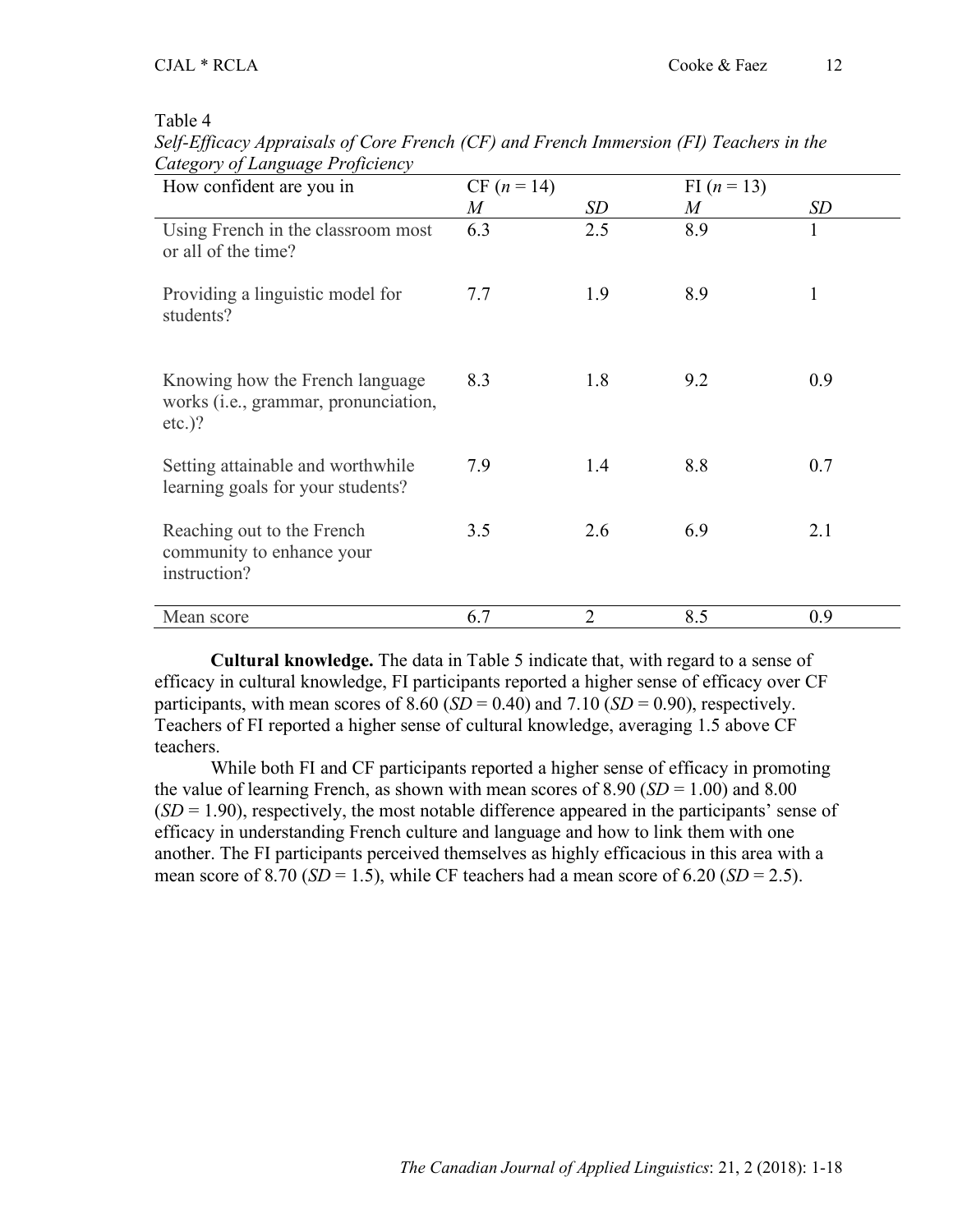| Self-Efficacy Appraisals of Core French (CF) and French Immersion (FI) Teachers in the |  |  |
|----------------------------------------------------------------------------------------|--|--|
| Category of Cultural Knowledge                                                         |  |  |

| Calegory of Callar at Into Meage                                                                                                       |                |     |                  |     |
|----------------------------------------------------------------------------------------------------------------------------------------|----------------|-----|------------------|-----|
| How confident are you in                                                                                                               | $CF (n = 14)$  |     | FI $(n = 13)$    |     |
|                                                                                                                                        | $\overline{M}$ | SD  | $\boldsymbol{M}$ | SD  |
| Understanding the French culture<br>and language and how to link them<br>with one another?                                             | 6.2            | 2.5 | 8.7              | 1.5 |
| Promoting the value of learning<br>French?                                                                                             | 8              | 1.9 | 8.9              |     |
| Welcoming diverse learners and<br>valuing the benefits of intercultural<br>awareness and understanding within<br>the language program? | 7.2            | 1.7 | 8.2              | 1.3 |
| Mean score                                                                                                                             | 7.1            | 0.9 | 8.6              | 0.4 |
|                                                                                                                                        |                |     |                  |     |

**Discussion**

## **Self-Efficacy Appraisals of Novice Teachers**

Overall, the FSL teachers in this study did not feel particularly confident to teach in FSL classrooms upon completion of their teacher education programs. Their mean selfappraisals were in the middle of the scale (5 out of 10). Inadequate teacher training has been well documented as an area of concern for beginning teachers (Fantilli & McDougall, 2009; McIntyre, 2003). Further to that, as outlined in Bandura's (1977) self-efficacy theory, vicarious experiences are an important source of information regarding one's level of selfefficacy. Since many participants had little or no FSL classroom practice teaching upon completion of their respective teacher education programs, they had not been provided with opportunities to observe the performances of more experienced FSL teachers. Another explanation of the findings in this study could be that 22 of the 28 teacher participants did not complete their FSL qualifications until after the completion of the teacher education program, and additional qualifications (AQ) courses typically do not contain opportunities for practical classroom experience. The fact that many participants had little or no FSL classroom practice teaching as part of their teacher education program meant that they had not been provided with opportunities to observe the performances of more experienced FSL teachers.

However, despite initially feeling relatively inefficacious  $(M = 5)$ , with experience, most participants expressed an increase in their overall feelings of efficacy, from the time they completed their teacher education program to the time of the study, with an increase of the overall mean to 7.5. As Bandura (1997) pointed out, it is during these early years that efficacy beliefs are most pliable. Given that the majority of participants expressed an increase in efficacy beliefs, it is possible that they had begun collecting a variety of mastery experiences and had come to realize that their performances in the classroom had been successful. In a study conducted in the Canadian ESL context, Faez and Valeo (2012)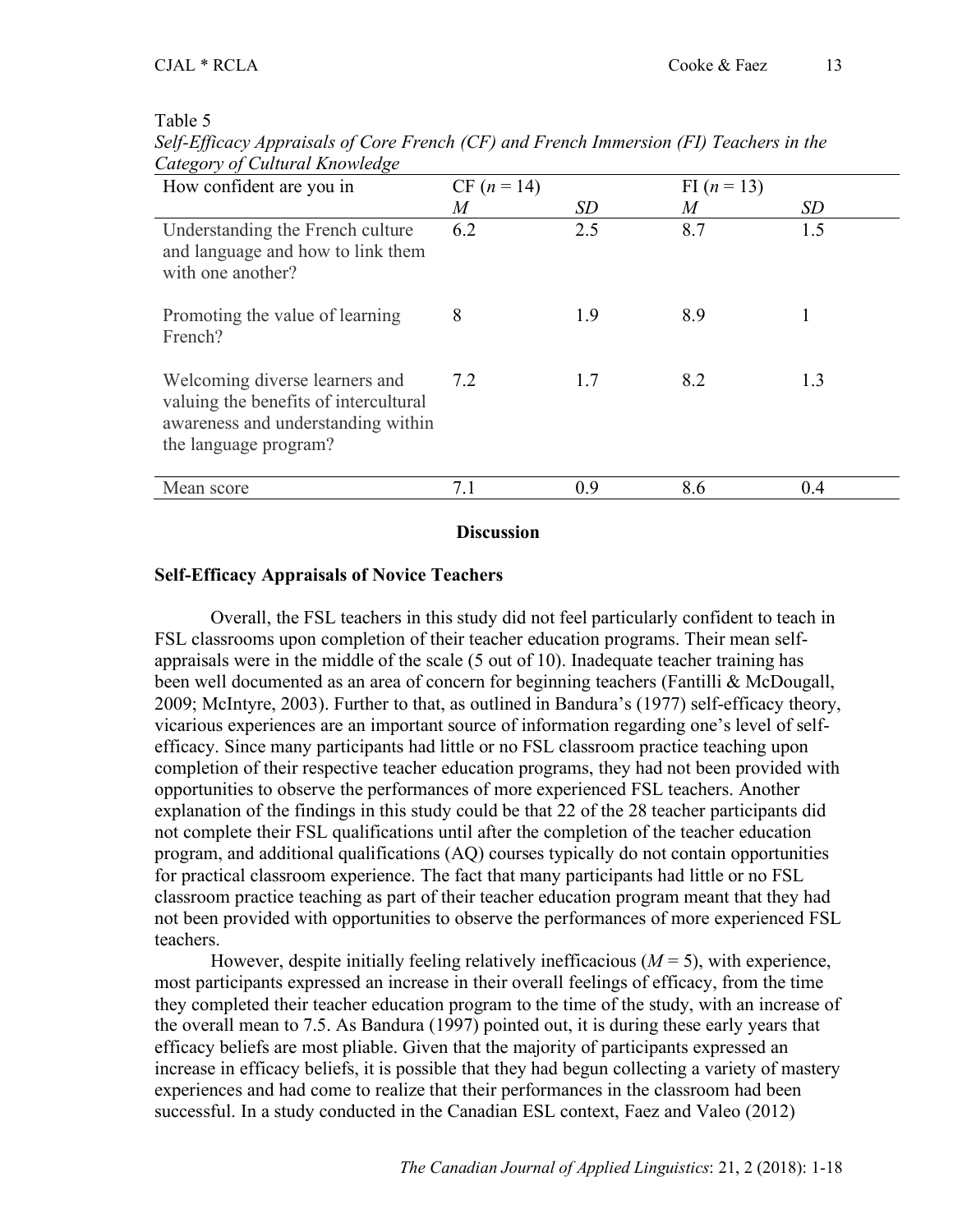reported that practicing teachers found practicum to be one of the most useful aspects of their teacher education program. Therefore, teacher education programs should consider the inadequacy of the preparation of FSL teachers (via AQ courses) with regard to the practice teaching element in qualifying teachers.

## **Core French Versus French Immersion Teachers**

When comparing CF teachers with their FI colleagues, neither group felt particularly confident in their roles upon completion of their teacher education programs, with both groups averaging mid-scale. However, at the time of the study, the increase in the overall feelings of efficacy of the FI teachers, as indicated by their scores, was almost double those of the CF teachers. The mean increase for FI teachers was 3.1 compared to an average increase of 1.6 for CF teachers.

Two important factors in making self-efficacy appraisals are an analysis of the teaching task and its context, and an assessment of one's capability to perform the task successfully (Knoblauch & Woolfolk Hoy, 2008). These appraisals are made after an evaluation of the requirements of the activity, of the level of difficulty, and of what it would take to succeed. E. Richards (2002) reported that two issues facing CF teachers were in relation to the short amount of time allotted for CF instruction in the school day and lack of available classroom space. Given the amount of time that CF teachers have with their students, considering transition times, transporting materials, and entry and exit routines, it is not surprising that many CF teachers may feel unsuccessful in delivering an effective FSL program. Furthermore*,* not having their own classrooms may give the impression to colleagues, parents, and students that CF is not as important a subject as others and that the program does not warrant attention*.*

Further to that, FI teachers averaged higher than CF teachers in all items of the Teacher Efficacy Questionnaire. This is not surprising given past research (e.g., E. Richards, 2002) with regard to the status and marginalization of CF in the school system. Most often CF teachers do not have their own classroom (Lapkin et al., 2006; Mollica et al., 2005). They are sometimes the only FSL teacher in the school, where they have little opportunity for collaboration with more experienced colleagues and no chance of having a qualified mentor at the school or resources that are critical for the development of novice teachers (Farrell, 2003; Fantilli & McDougall, 2009; McIntyre, 2003; Romano, 2008). Regarding mastery experiences (Bandura, 1997), perhaps CF teachers are not receiving any specific constructive feedback as they do not have much opportunity to work with other teachers and learn through collaboration. This is not necessarily the case for FI teachers, who would have more opportunities for collaboration and a higher likelihood of having a mentor, given that there would be other FI teachers at the school.

An important element identified in this study was with regard to the French language proficiency of the participants. The average self-perceived proficiency of FI teachers was higher than that of CF teachers (8.5 compared to 6.7). Choi and Lee (2016) reported positive associations and interdependence between self-efficacy and language proficiency. Teachers may question whether they are capable of performing the teaching tasks within particular contexts, and may consider factors such as the availability of resources, students' abilities and motivation, and teacher strategies (Knoblauch & Woolfolk Hoy, 2008). In the case of FSL teachers, they may ask themselves whether they possess the language proficiency to perform well as an efficacious L2 teacher. Therefore, given the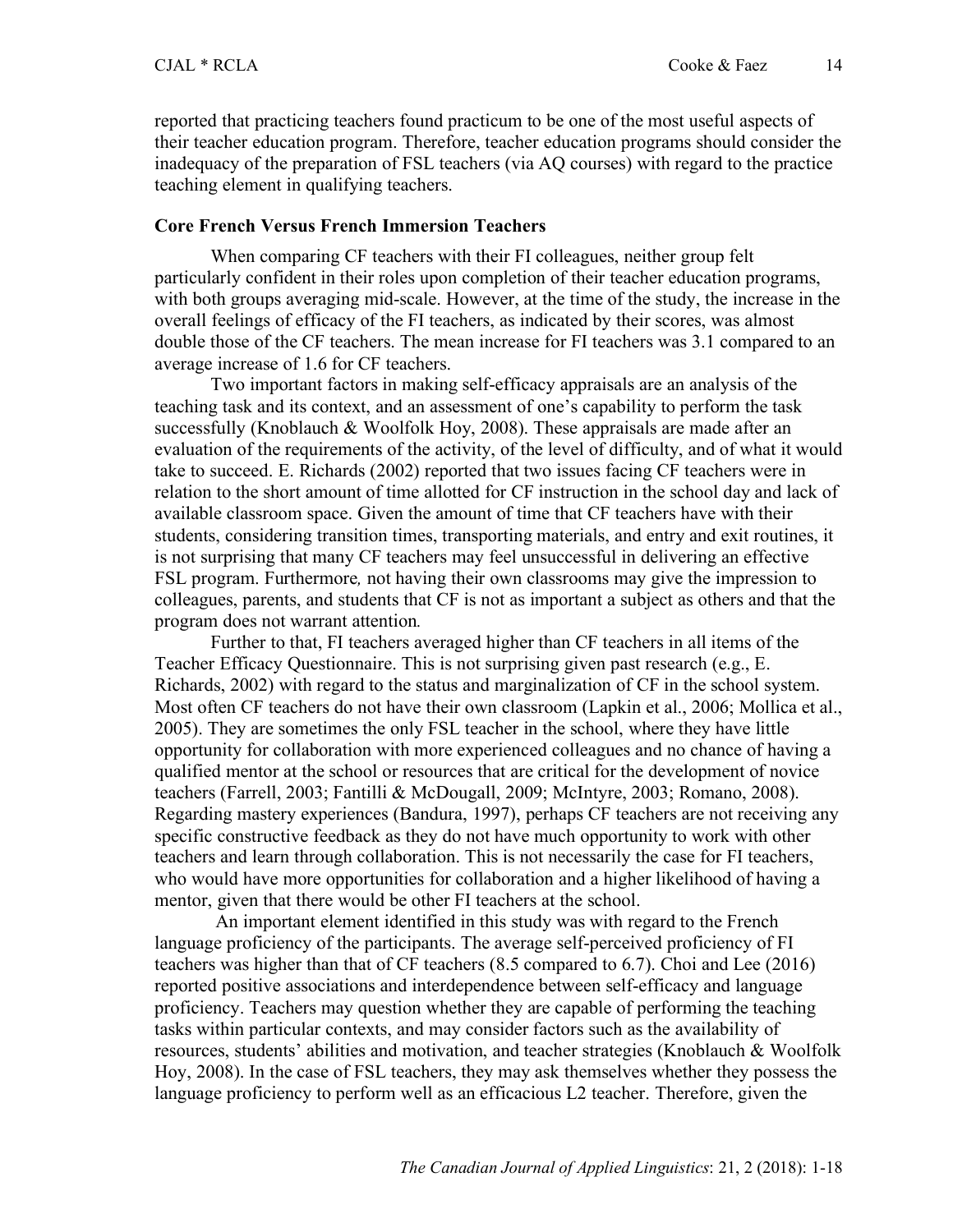15

higher ratings of their French proficiency, it is not surprising that FI teachers perceived themselves to be more efficacious in their pedagogical skills. Teachers of FI in this study also self-reported a higher level of cultural knowledge, which may also have contributed to their higher self-perceived efficacy in delivering FSL instruction.

### **Implications, Limitations, and Conclusions**

This study has revealed that, in general, novice FSL teachers in elementary schools in Ontario are not feeling particularly confident upon completion of their teacher education programs. Inadequate FSL training during teacher education programs or a lack of practicum placements in an FSL classroom are important considerations in preparing FSL teachers. It was not clear whether the lack of adequate preparation of participants was the result of their program choice or the program's inability to provide placements. However, teachers' inadequate sense of preparation after completion of their teacher education does suggest that those wishing to teach FSL must be provided with more opportunities during their teacher education programs for practical experience in FSL classrooms, as experience was an important factor connected to the increased sense of efficacy from the completion of a teacher education program to the time of the study.

Language proficiency was also identified as an area of concern. Teacher education programs and school boards should continue to provide professional development opportunities for teachers to enhance their French language skills; however, it is also essential that teachers take advantage of the opportunities offered as well as any additional resources on their own time to improve their French language proficiency. School boards should also consider teacher collaboration as an important element in teachers' professional development. Collaboration with other teachers can provide a chance for FSL teachers to practice speaking French and improve their teaching skills.

Also, with regard to the status of CF, administrators must be aware of the amount of support given to new teachers and the way that the CF program is viewed in their schools. Showing support for the program (i.e., distribution of resources, assignment of classrooms, release time for collaboration with a mentor and/or colleagues) will send a message to all stakeholders that the CF program and its teachers are valuable members of the school community.

There were several limitations that should be considered when analyzing the results of this study. One limitation was the sample size. This study involved a relatively small number of participants (i.e., 27 novice teachers) who responded to the questionnaire. This study was also limited to three school boards in the context of Ontario, and the majority of participants who responded to the questionnaire were from one school board in particular. Another limitation was the fact that participants were asked at the time of the study to appraise their efficacy beliefs upon completion of their teacher education program. These perceptions may not have been accurate, given the amount of time that had passed, particularly for those who were in their third year of teaching. A final limitation was related to the questionnaire. This questionnaire has not been validated and the psychometric properties were not measured. Despite these limitations, this study does provide useful insight into many of the issues facing novice elementary FSL teachers in Ontario.

It is hoped that this study will encourage teacher education programs to review the content of their programs and how FSL teachers are prepared. Similarly, school boards and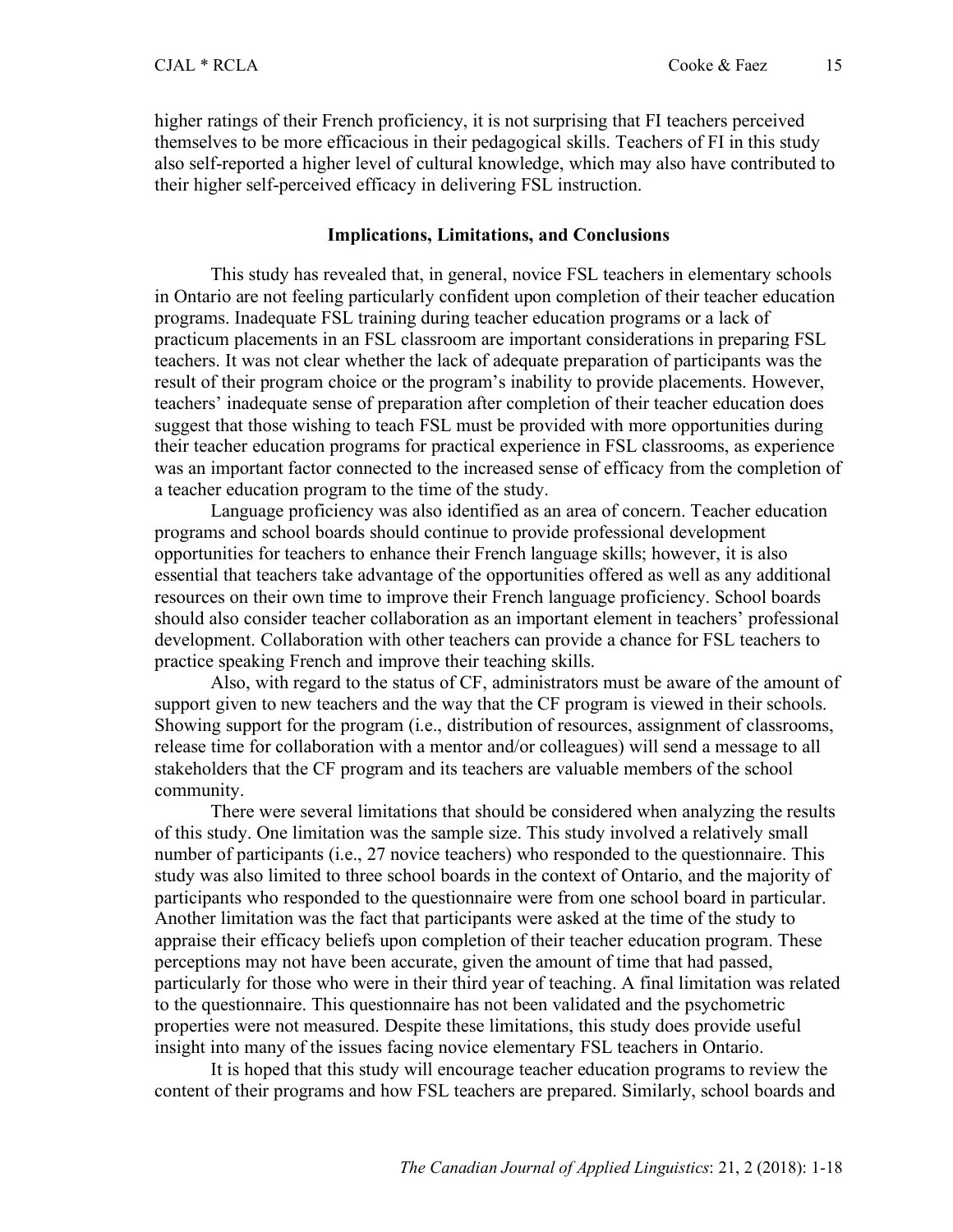administrators are encouraged to re-examine the position and support given to FSL programs, particularly the CF program, within their establishments, to ensure that beginning FSL teachers are entering their new careers feeling confident, well prepared, and supported.

Correspondence should be addressed to Farahnaz Faez. Email: ffaez@uwo.ca

## **Acknowledgment**

This paper is based on the first author's master's thesis.

## **References**

- Atay, D. (2007). Beginning teacher efficacy and the practicum in an EFL context. *Teacher development, 11*(2), 203-219.
- Bandura, A. (1977). Self-efficacy: Toward a unifying theory of behavioural change. *Psychological Review*, *84*, 191-215.

Bandura, A. (1997). *Self-efficacy: The exercise of control*. New York, NY: W.H. Freeman.

- Chacón, C. T. (2005). Teachers' perceived efficacy among English as a foreign language teachers in middle schools in Venezuela. *Teaching and Teacher Education, 21*, 257- 272.
- Choi, E., & Lee, J. (2016). Investigating the relationship of target language proficiency and self-efficacy among nonnative EFL teachers. *System*, *58*, 49-63.
- Eslami, Z. R., & Fatahi, A. (2008). Teachers' sense of self-efficacy, English proficiency, and instructional strategies: A study of non-native EFL teachers in Iran. *TESL-EJ, 11*(4), 1-19.
- Faez, F. (2012). Diverse teachers for diverse students: Internationally educated and Canadian-born teachers' preparedness to teach English language learners. *Canadian Journal of Education, 35*(3), 64-84.
- Faez, F., & Valeo, A. (2012). TESOL teacher education: Novice teachers' perceptions of their preparedness and efficacy in the classroom. *TESOL Quarterly, 46*(3), 450-471.
- Fantilli, R. D., & McDougall, D. E. (2009). A study of novice teachers: Challenges and supports in the first years. *Teaching and Teacher Education, 25*(6), 814-825.
- Farrell, T. S. C. (2003). Learning to teach English language during the first year: Personal influences and challenges. *Teaching and Teacher Education, 19*(1), 95-111.
- Freeman, D. (2016). *Educating second language teachers: The same things done differently*. Oxford, United Kingdom: Oxford University Press.
- Freeman, D., & Johnson, K. E. (1998). Reconceptualizing the knowledge base of language teacher education. *TESOL Quarterly*, *32*(3), 397-417.
- Gibson, S., & Dembo, M. H. (1984) 'Teacher efficacy: A construct validation.' *Journal of Educational Psychology, 76*, 569-582.
- Government of Canada. (2003). *The next act: New momentum for Canada's linguistic duality/The action plan for official languages*. Retrieved from http://www.cpfnb.com/articles/ActionPlan\_e.pdf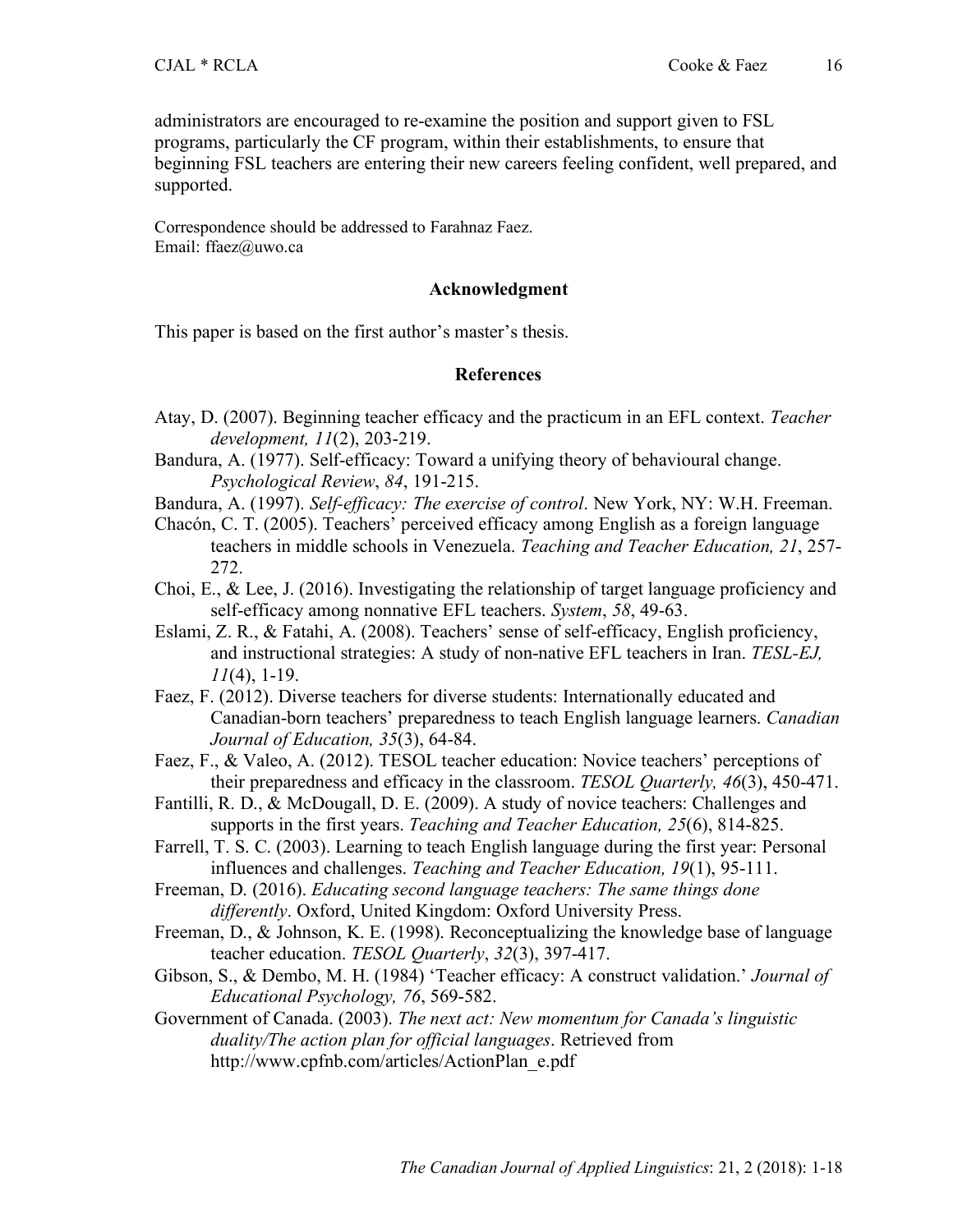Government of Canada. (2008). *Roadmap for Canada's linguistic duality 2008-2013: Acting for the future.* Retrieved from http://www.pch.gc.ca/pgm/slo-ols/strateng.cfm

Government of Canada. (2013). *Roadmap for Canada's official languages 2013-2018: Education, immigration, communities*. Retrieved from http://www.pch.gc.ca/eng/1358263602229/1358263791285

Henson, R. K. (2001). A reliability generalization study of the teacher efficacy scale and related instruments. *Educational and Psychological Measurement, 61*(3), 404-420.

Jamieson, B. (2007, June). Male presence in teaching continues to decline. *Professionally Speaking*. Retrieved from

http://professionallyspeaking.oct.ca/june\_2007/male\_teachers.asp

- Johnson, K. E. (2006). The sociocultural turn and its challenges for second language teacher education. *TESOL Quarterly, 40*(1), 235-257.
- Johnson, K. E. (2009). *Second language teacher education: A sociocultural perspective.*  New York, NY: Routledge.
- Kealy, M. V. (2010). A leadership focus on teacher effectiveness: Support for novice teachers. *Journal of Special Education Leadership, 23*(1), 52-54.
- Kissau, S., & Algozzine, B. (2014). The impact of mode of instructional delivery on second language teacher self-efficacy. *ReCALL, 27*(2), 239-256.
- Knoblauch, D., & Woolfolk Hoy, A. (2008). "Maybe I can teach those kids." The influence of contextual factors on student teachers' efficacy beliefs. *Teaching and Teacher Education, 24*, 166-179.
- Lafayette, R. C. (1993). Subject-matter content: What every foreign language teacher needs to know. In G. Guntermann (Ed.), *Developing language teachers for a changing world* (pp. 125-157). Lincolnwood, IL: National Textbook.
- Lapkin, S., MacFarlane, A., & Vandergrift, L. (2006). *Teaching French in Canada: FSL teachers' perspectives*. Ottawa, ON: Canadian Teachers' Federation.
- Lapkin, S., Mady, C., & Arnott, S. (2009). Research perspectives on core French: A literature review. *Canadian Journal of Applied Linguistics, 12*(2), 6-30.
- McIntyre, F. (2003). *Transition to teaching: New teachers of 2001 and 2002. Report of their first two years of teaching in Ontario*. Toronto, ON: Ontario College of Teachers.
- Meister, D., & Jenks, C. (2000). Making the transition from preservice to inservice teaching: Beginning teachers' reflections. *Action in Teacher Education, 22*(3), 1-11.
- Mollica, A., Philips, G., & Smith, M. (2005). *Teaching and learning French as a second language: Core French in the elementary schools in Ontario. Report prepared for* the Ontario Modern Language Teachers' Association.
- Muijs, D. (2011). *Doing quantitative research in education with SPSS* (2<sup>nd</sup> ed.). Thousand Oaks, CA: Sage.
- Richards, E. (2002). *Positioning the elementary core French teacher: An investigation of workplace marginality* (Unpublished doctoral dissertation). Retrieved from ProQuest, UMI Dissertations. (NQ69245).
- Richards, J. C. (1998). Beyond training: Perspectives on language teacher education. Cambridge University Press.
- Richards, J. C. (2010). Competence and performance in language teaching. *RELC Journal, 41*(2), 101-122. doi:10.1177/0033688210372953